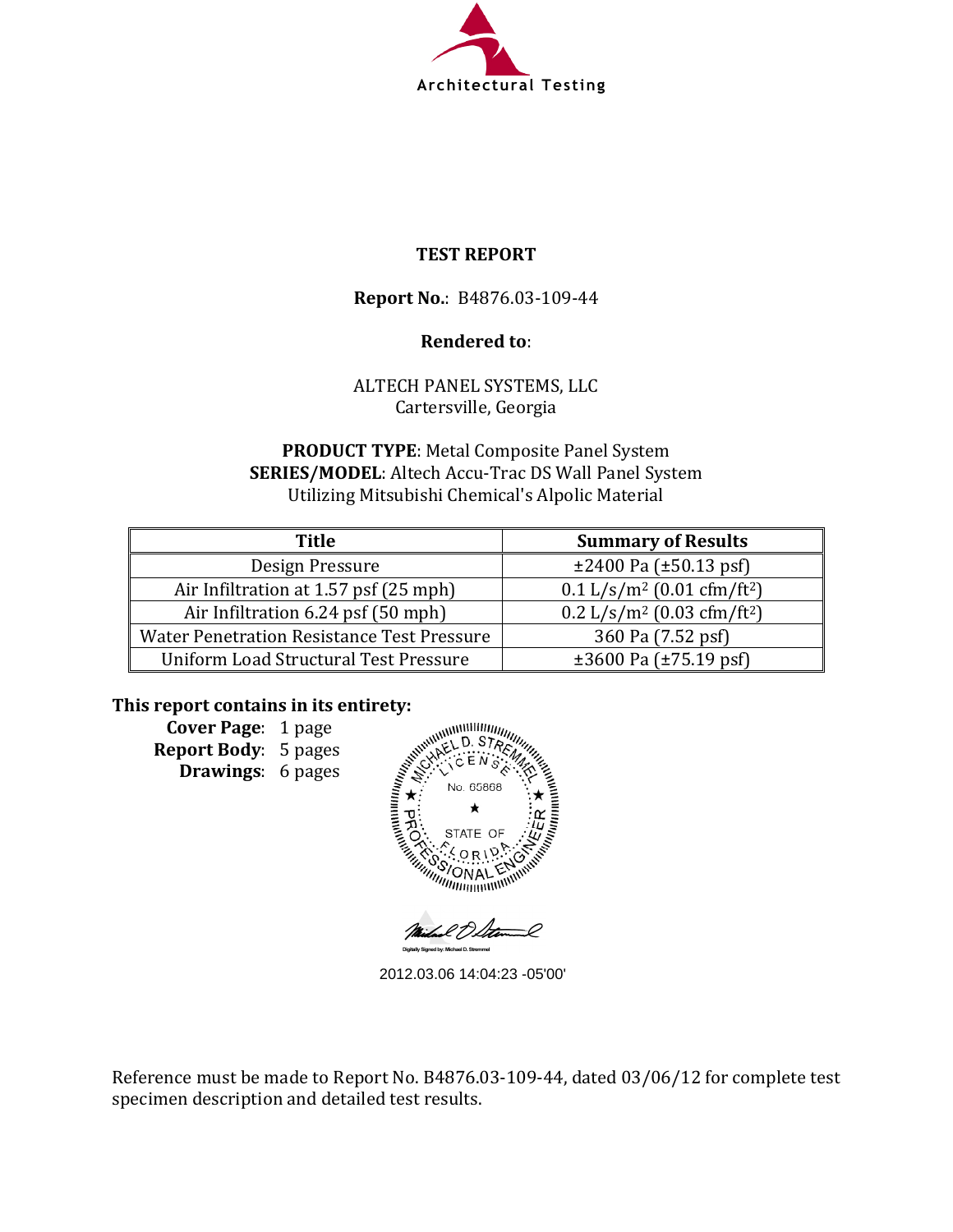

| 1.0 Report Issued To: | Altech Panel Systems, LLC     |
|-----------------------|-------------------------------|
|                       | 1 Johnson Street, Suite 118   |
|                       | Cartersville, Georgia 30120   |
| 2.0 Test Laboratory:  | Architectural Testing, Inc.   |
|                       | 130 Derry Court               |
|                       | York, Pennsylvania 17406-8405 |
|                       | 717-764-7700                  |

### **3.0 Project Summary**:

- **3.1 Product Type**: Metal Composite Panel System
- **3.2 Series/Model**: Altech Accu-Trac DS Wall Panel System Utilizing Mitsubishi Chemical's Alpolic Material
- **3.3 Compliance Statement**: Results obtained are tested values and were secured by using the designated test method(s). Test specimen description and results are reported herein.
- **3.4 Test Dates**: 11/28/2011 11/30/2011
- **3.5 Test Record Retention End Date**: All test records for this report will be retained until November 30, 2015.
- **3.6 Test Location**: Architectural Testing, Inc. test facility in York, Pennsylvania.
- **3.7 Test Sample Source**: The test specimens were provided by the client. Representative samples of the test specimen(s) will be retained by Architectural Testing for a minimum of four years from the test completion date.
- **3.8 Drawing Reference**: The test specimen drawings have been reviewed by Architectural Testing and are representative of the test specimen(s) reported herein. Test specimen construction was verified by Architectural Testing per the drawings located in Appendix A. Any deviations are documented herein or on the drawings.

### **3.9 List of Official Observers**:

Name Company

| Bill Yannetti                                         | Mitsubishi Plastics Composite America |
|-------------------------------------------------------|---------------------------------------|
| Seth Zuehl                                            | Seco Architectural Systems, Inc.      |
| Michael D. Stremmel, P.E. Architectural Testing, Inc. |                                       |
| Aaron M. Shultz                                       | Architectural Testing, Inc.           |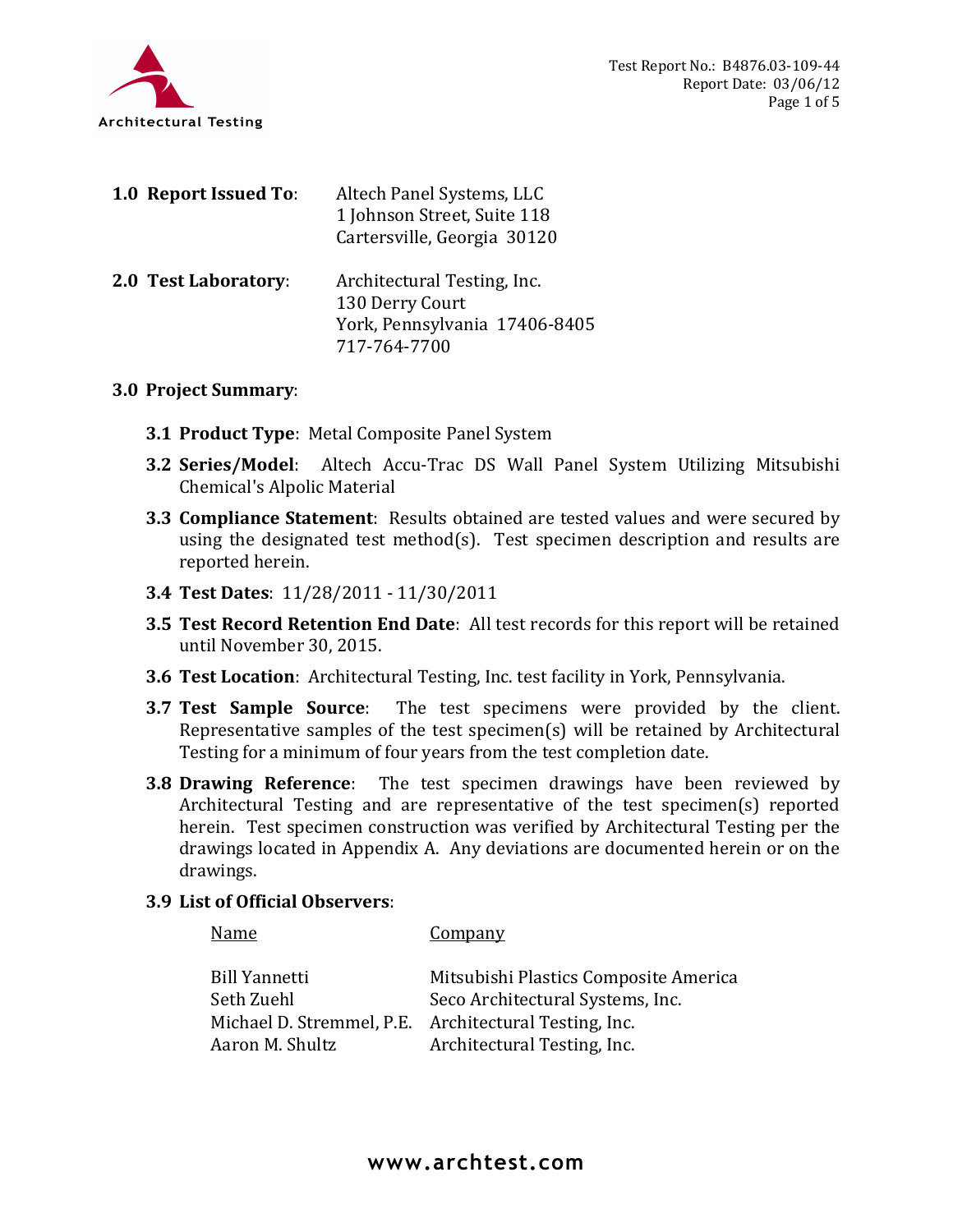

## **4.0 Test Method(s)**:

ASTM E 283-04, *Test Method for Determining Rate of Airflow Through Exterior Windows, Curtain Walls and Doors Under Specified Pressure Differences Across the Specimen.*

ASTM E 330-02, *Test Method for Structural Performance of Exterior Windows, Curtain Walls and Doors by Uniform Static Air Pressure Difference.*

ASTM E 331-00, *Test Method for Water Penetration of Exterior Windows, Curtain Walls and Doors by Uniform Static Air Pressure Difference.*

### **5.0 Test Specimen Description**:

| <b>Overall Area:</b>                    | Width       |             | Height      |           |
|-----------------------------------------|-------------|-------------|-------------|-----------|
| $10.8 \text{ m}^2 (116.7 \text{ ft}^2)$ | millimeters | inches      | millimeters | inches    |
| Overall size                            | 3899        | $153 - 1/2$ | 2781        | $109-1/2$ |
| Upper horizontal panel                  | 3048        | 120         | 1219        | 48        |
| Lower horizontal panel                  | 3048        | 120         | 1524        | 60        |
| Vertical panel                          | 813         | 32          | 2781        | $109-1/2$ |

### **5.1 Product Sizes**:

- **5.2 Base Wall Construction**: The test wall was fabricated with 16 gauge, 6" galvanized steel studs spaced 16" on center. An additional stud was utilized at the vertical panel joint location, located 33" from the left edge of the base wall, forming a double stud at the vertical panel joint. The studs were secured to a 16 gauge steel track with #12 x 1-1/2" self-tapping screws. The base wall was sheathed with 5/8" thick moisture resistant exterior gypsum sheathing, secured to the studs using #10 x 1-1/4" self-tapping flat head screws, spaced 16" on center. A peel and stick air and water barrier was applied over the exterior of the sheathing. A 2x12 wood wrap was then installed around the base wall utilizing #10 x 1" hex head screws.
- **5.3 Panel Construction**: The wall system consisted of three composite panels that measured 4.0 mm (0.157") thick. The panels were constructed with a 0.118" thick thermoplastic core and 0.020" thick aluminum interior and exterior skins, adhered to the thermoplastic core. A 90° bend was utilized on all four sides of the panel resulting in a 1" return leg. The panel corners were mitered and secured with silicone.

Aluminum extrusions were utilized to secure the panels to the base wall. The perimeter of the panels used extrusion ALTP-3 that was secured to the panel with 1/8" diameter pop rivets, spaced 16" on center.

# www.archtest.com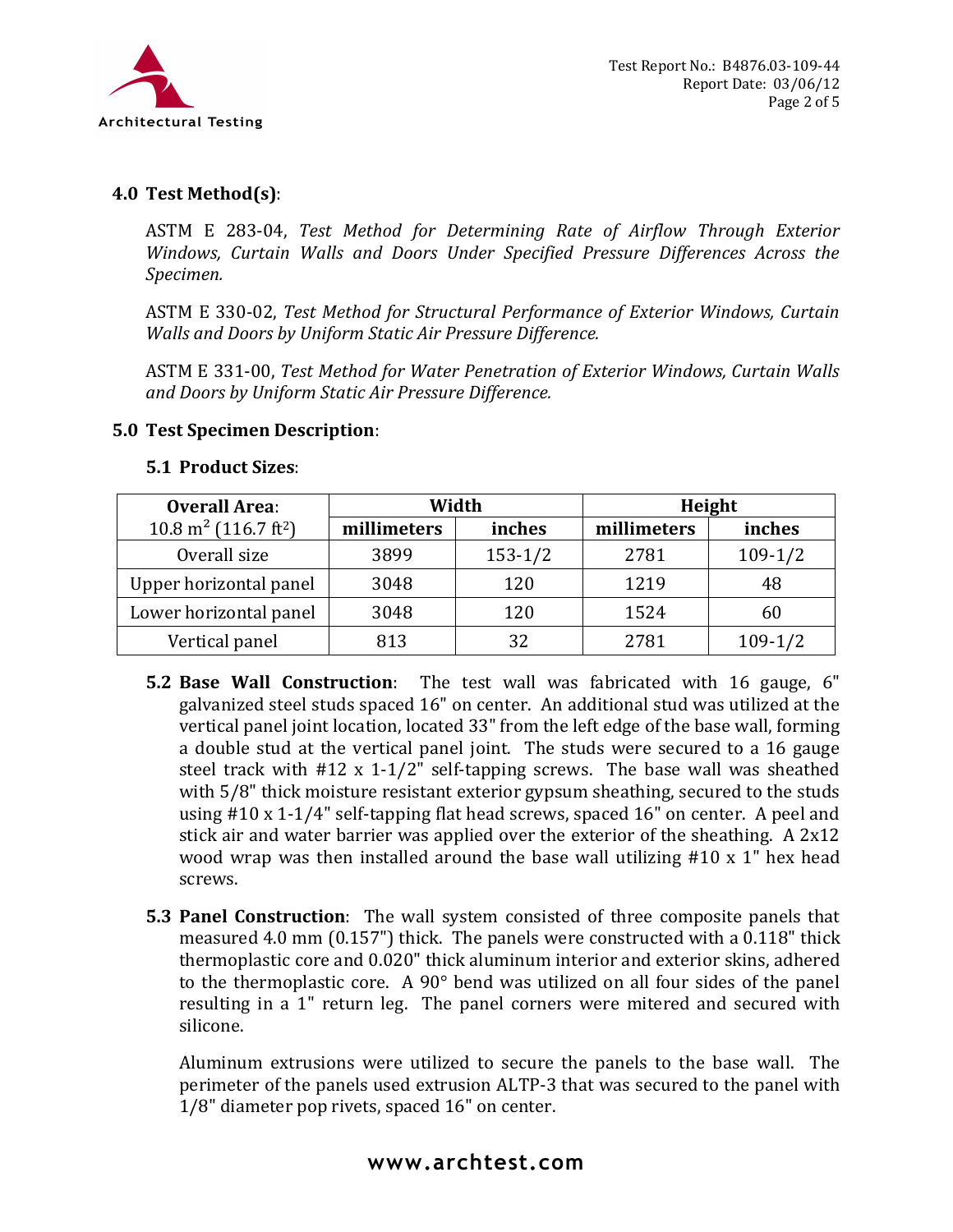

# **5.0 Test Specimen Description**: (Continued)

- **5.4 Reinforcement**: No panel reinforcement, (stiffeners) were utilized.
- **5.5 Test Specimen Assembly**: The panels were installed in a bottom to top and right to left order. The panels were attached to the stud wall using the aluminum extrusions on the panels and aluminum clip extrusions. The bottom edge of the bottom panels were interlocked with ALTP-1 clip extrusions, measuring 4" long (Reference Drawing #4, Detail 1). The perimeter of the panels were slid into ALTP-5 clip extrusions, measuring 4" long at the top, left and right edges of the specimen (Reference Drawing #4, Details 4 and 5). The panel joints utilized ALTP-2 clip extrusions, measuring 4" long (Reference Drawing #4, Details 2 and 3). All clips were spaced 16" on center and were secured to the stud wall with one #12 x 1-1/2" hex head self-tapping screw per clip. All panel joints were 1/2" wide and utilized a single spline, without any caulking in the joints.

| <b>Title of Test</b>            | <b>Results</b>                   | <b>Allowed</b> | <b>Note</b> |
|---------------------------------|----------------------------------|----------------|-------------|
| Air Leakage,                    |                                  |                |             |
| per ASTM E 283                  | 0.1 L/s/m <sup>2</sup>           |                |             |
| at 75 Pa (1.6 psf)              | $(0.01 \text{ cfm}/\text{ft}^2)$ | Report Only    |             |
| Air Leakage,                    |                                  |                |             |
| per ASTM E 283                  | 0.2 L/s/m <sup>2</sup>           |                |             |
| at 300 Pa (6.2 psf)             | $(0.03 \text{ cfm}/\text{ft}^2)$ | Report Only    |             |
| <b>Water Penetration,</b>       |                                  |                |             |
| per ASTM E 331                  |                                  |                |             |
| at 360 Pa (7.52 psf)            | Pass                             | No leakage     |             |
| <b>Uniform Load Deflection,</b> |                                  |                |             |
| per ASTM E 330                  |                                  |                |             |
| taken at the horizontal joint   |                                  |                |             |
| $+2400$ Pa $(+50.13$ psf)       | $4.6$ mm $(0.18")$               |                |             |
| $-2400$ Pa $(-50.13$ psf        | $8.1$ mm $(0.12")$               | Report Only    | 1, 2        |
| <b>Uniform Load Deflection,</b> |                                  |                |             |
| per ASTM E 330                  |                                  |                |             |
| taken at the vertical joint     |                                  |                |             |
| $+2400$ Pa $(+50.13$ psf)       | $3.0 \text{ mm} (0.12")$         |                |             |
| $-2400$ Pa $(-50.13$ psf        | $3.8$ mm $(0.15")$               | Report Only    | 1, 2        |

**6.0 Test Results**: The temperature during testing was 19°C (67°F). The results are tabulated as follows: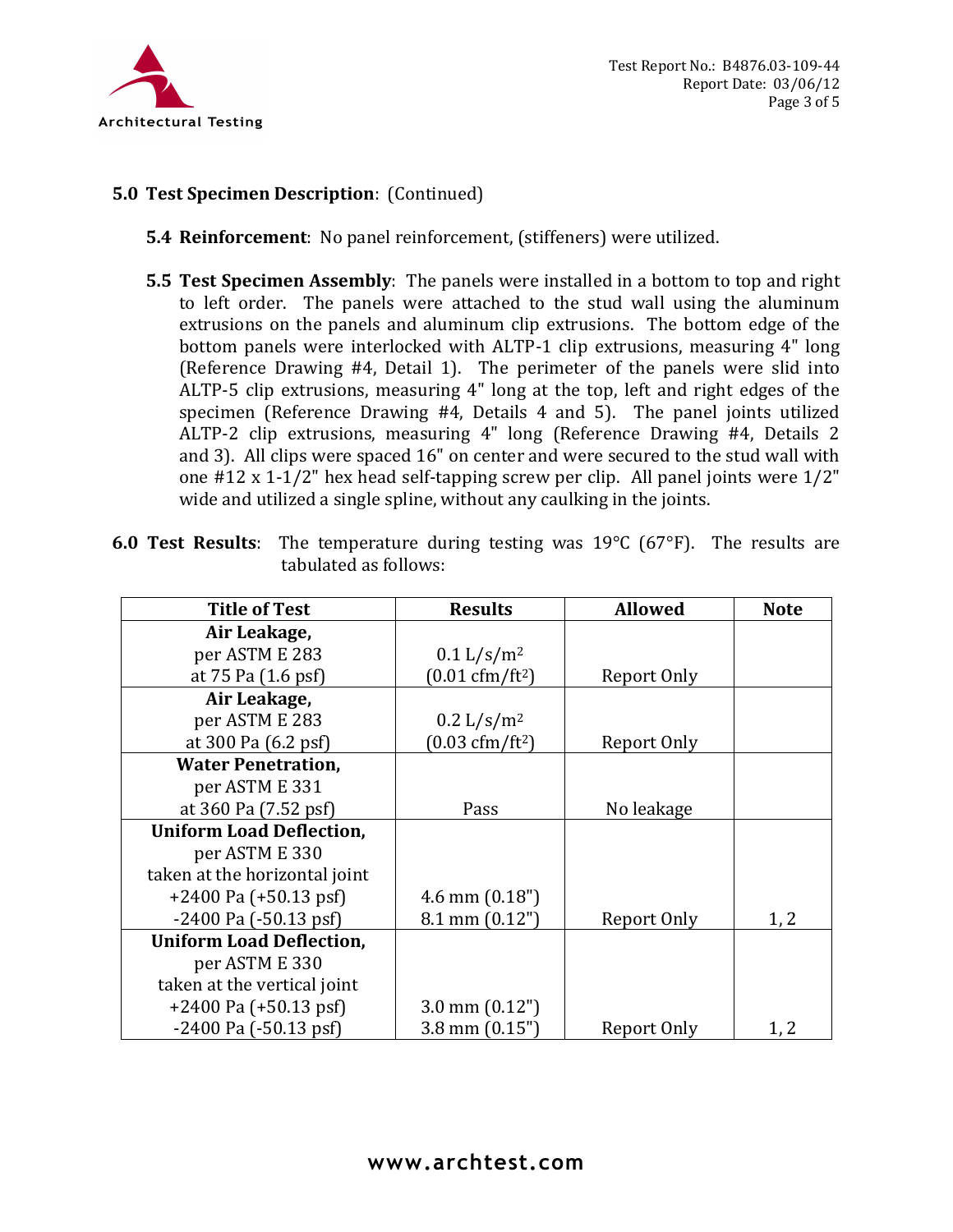

# **6.0 Test Results**: (Continued)

| <b>Title of Test</b>            | <b>Results</b>     | <b>Allowed</b> | <b>Note</b> |
|---------------------------------|--------------------|----------------|-------------|
| <b>Uniform Load Structural,</b> |                    |                |             |
| per ASTM E 330                  |                    |                |             |
| taken at the horizontal joint   |                    |                |             |
| $+3600$ Pa $(+75.19$ psf)       | $1.5$ mm $(0.06")$ |                |             |
| $-3600$ Pa $(-75.19$ psf)       | $1.8$ mm $(0.07")$ | Report Only    | 1, 2        |
| <b>Uniform Load Structural,</b> |                    |                |             |
| per ASTM E 330                  |                    |                |             |
| taken at the vertical joint     |                    |                |             |
| $+3600$ Pa $(+75.19$ psf)       | $0.3$ mm $(0.01")$ |                |             |
| $-3600$ Pa $(-75.19$ psf)       | $0.5$ mm $(0.02")$ | Report Only    | 1, 2        |

*General Note: All testing was performed in accordance with the referenced standard(s).*

*Note 1: Loads were held for 30 seconds.*

*Note 2: Tape and film were not used to seal against air leakage during structural testing.*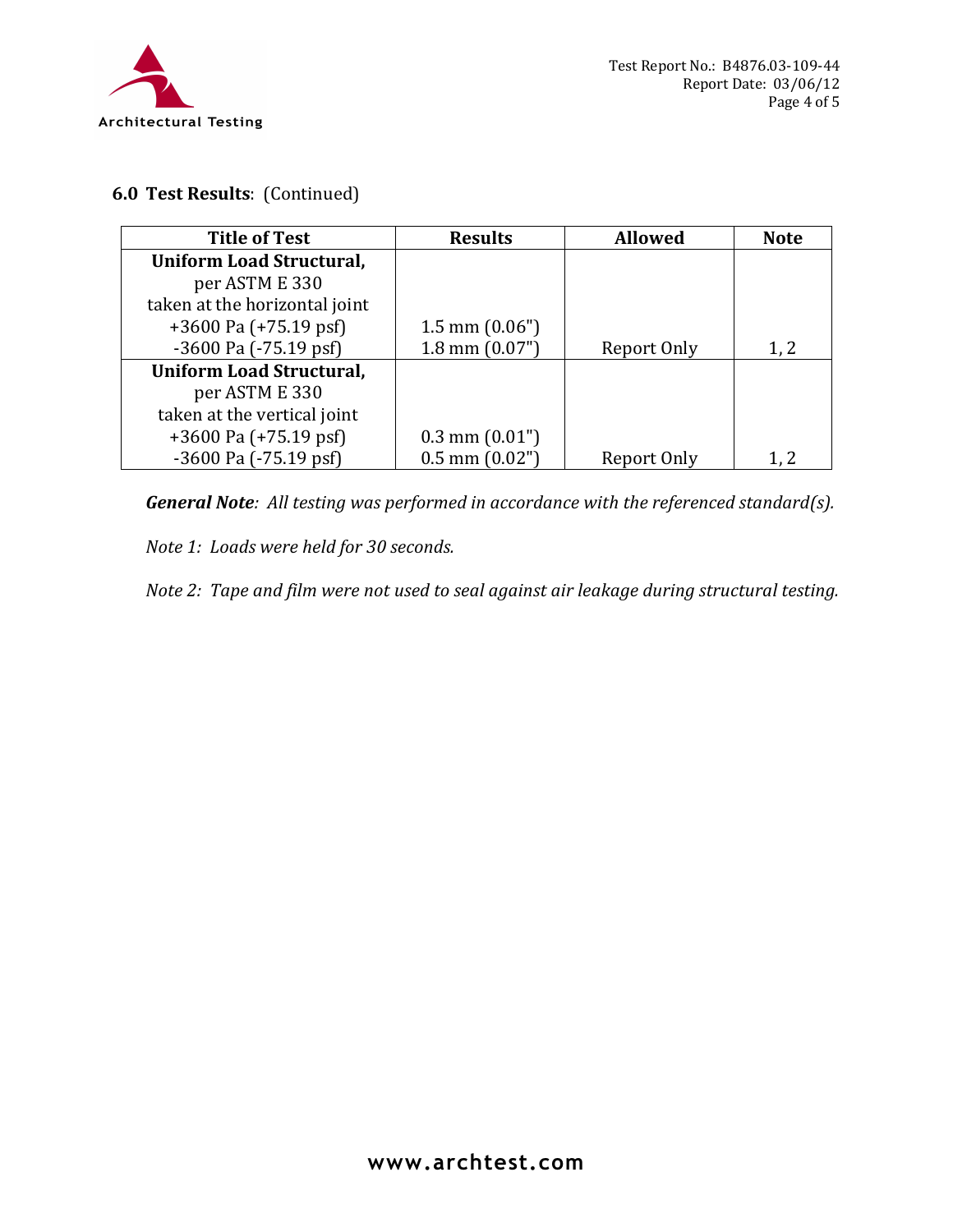

Architectural Testing will service this report for the entire test record retention period. Test records that are retained such as detailed drawings, datasheets, representative samples of test specimens, or other pertinent project documentation will be retained by Architectural Testing, Inc. for the entire test record retention period.

This report does not constitute certification of this product nor an opinion or endorsement by this laboratory. It is the exclusive property of the client so named herein and relates only to the specimen(s) tested. This report may not be reproduced, except in full, without the written approval of Architectural Testing, Inc.

For ARCHITECTURAL TESTING, Inc.

Digitally Signed for: Aaron Shultz by Vicki L. McElwain exception of the state of the state of the Digitally Signed by: Michael D. Stremmel

AMS:dem

Midad Deta

Aaron M. Shultz **Michael D. Stremmel, P.E.** Technician Senior Project Engineer

Attachments (pages): This report is complete only when all attachments listed are included. Appendix-A: Drawings (6)

This report produced from controlled document template ATI 00479, issued 01/27/12.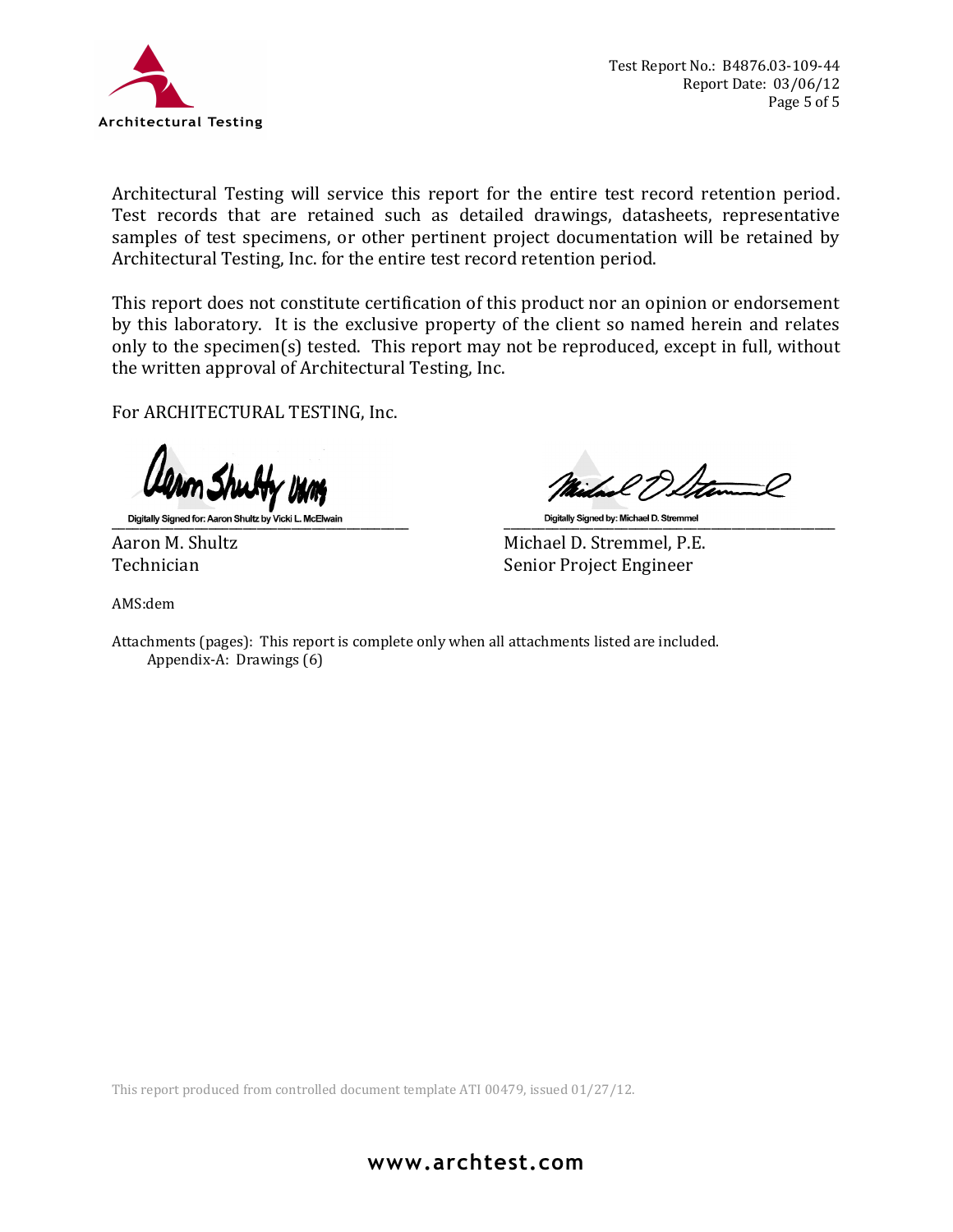

**Appendix A**

**Drawings**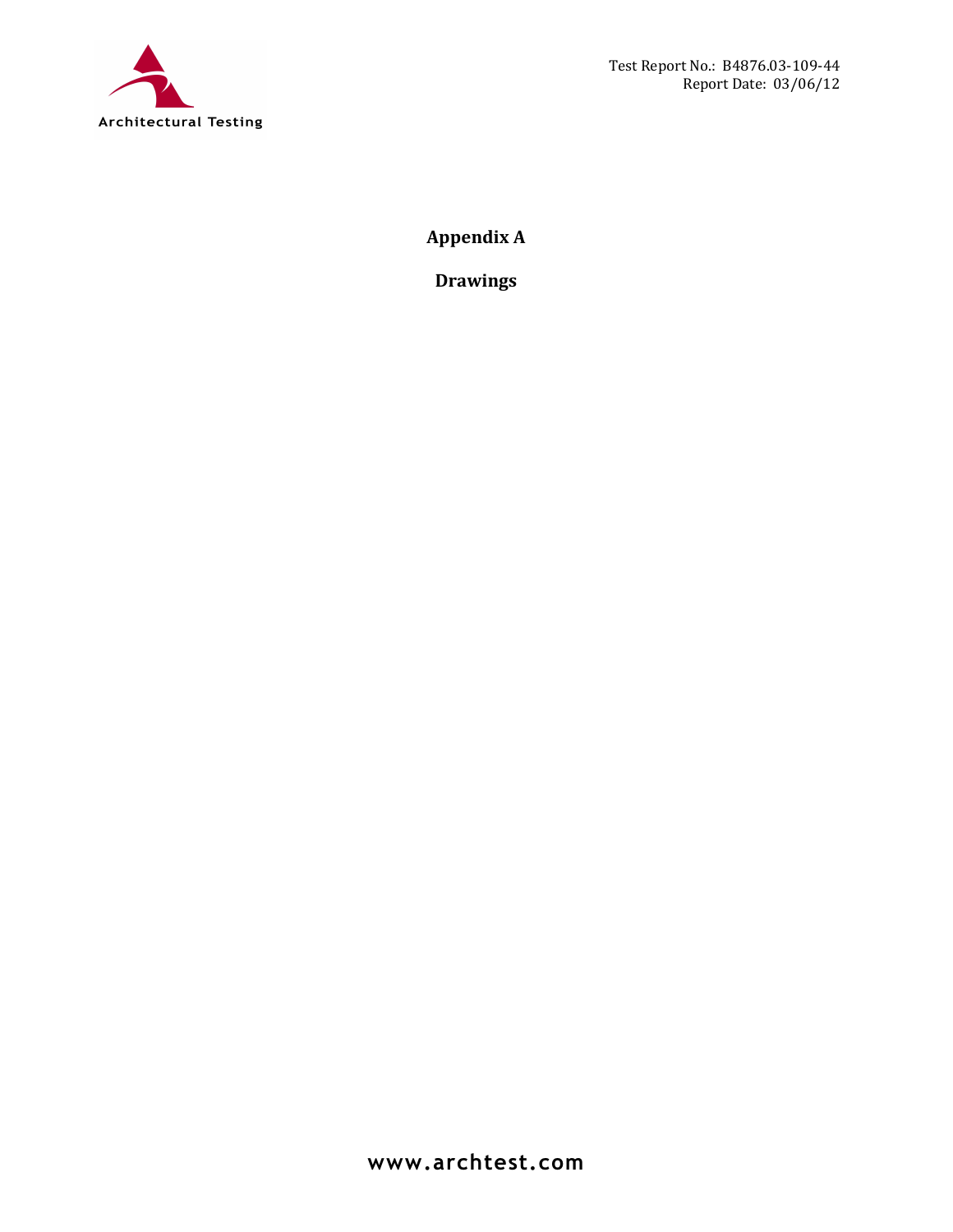| OLIC FR MAI<br>anei                                                                                                                                                                                                                                                                                                                                                                                                                                                                                                                                                                                                                                                                                                                                                                                                                                                                                                                                                                                                                                                                                                                                                                                                                                                                                                                                                                                                                                                                                                                                                                                                                                                                                                                                                                                                                                                             | Systems                                                                                                                                                                                                                                                                                                                                                                                                                                                                                                                                                                                                                                                                                                                                                                                                                                                                                                                                                                                                                                                                                                                 |
|---------------------------------------------------------------------------------------------------------------------------------------------------------------------------------------------------------------------------------------------------------------------------------------------------------------------------------------------------------------------------------------------------------------------------------------------------------------------------------------------------------------------------------------------------------------------------------------------------------------------------------------------------------------------------------------------------------------------------------------------------------------------------------------------------------------------------------------------------------------------------------------------------------------------------------------------------------------------------------------------------------------------------------------------------------------------------------------------------------------------------------------------------------------------------------------------------------------------------------------------------------------------------------------------------------------------------------------------------------------------------------------------------------------------------------------------------------------------------------------------------------------------------------------------------------------------------------------------------------------------------------------------------------------------------------------------------------------------------------------------------------------------------------------------------------------------------------------------------------------------------------|-------------------------------------------------------------------------------------------------------------------------------------------------------------------------------------------------------------------------------------------------------------------------------------------------------------------------------------------------------------------------------------------------------------------------------------------------------------------------------------------------------------------------------------------------------------------------------------------------------------------------------------------------------------------------------------------------------------------------------------------------------------------------------------------------------------------------------------------------------------------------------------------------------------------------------------------------------------------------------------------------------------------------------------------------------------------------------------------------------------------------|
| GENERAL NOTES<br>THESE ALPOUD OND ALPOLID/1- COMPOSITE PANELS SHALL BE USED FOR WALL CONSTRUCTION ONLY. EACH ACTUAL WALL PROJECT SHALL BE CONSTRUCTED<br>USING THE DETAILS SHOWN ON THESE DRAWINGS AS MINIMUM REQUIRED SPECIFICATIONS.<br>2. THE WALL DESIGN ALLOWABLE PRESSURES FOR THESE WALL PANEL SYSTEMS ARE +50.0 PSF / -50.0 PSF.<br>-5.<br>THESE ALPOLIC/IF COMPOSITE WALL FANEL SYSTEMS ARE TESTED<br>IN ACCORDANCE WITH THE FOLLOWING PROTOCOLS.<br>$75 - 201 - 94$<br>IMPACT TEST PROCEDURES. DADE COUNTY BUILDING COMPLIANCE OFFICE<br>CRITERIA FOR TESTING IMPACT AND NON-IMPACT RESISTANT BUILDING ENVELOPE COVPONENTS USING UNIFORM STATIC AIR PRESSURE.<br>CRITERIA FOR TESTING PAACT ACTUURING PAACT<br>TAS-202-94:<br>DADE COUNTY BUILDING CODE COMPLIANCE CFFICE.<br>$TAS - 203 - 94$<br>CRIPRIX FOR TESTING PRODUCTS SUBJECTED TO CYCLIC WIND PRESSURES SUBJECT TO CYCLIC WIND PRESSURE LOADING.<br>TEST METHOD FOR DETERMINING THE RATE OF AIP LEAKAGE THPOUGH EXTERIOP WINDOWS, CURTAIN WALLS AND DOORS UNDER SPECIFIED<br>AS-14 E283-04:<br>PRESSUREDIFFERENCES ACROSS THE SPECIMEN.<br>ASTM E330: TESTSURESTRERENCES ACROSS THE SPECIMEN.<br>ASTM E331:-OD: "EST METHOD FOR STRUCTURAL PERFORMANCE OF EXTERIOR WINDOWS, CURTAN WALLS AND DOORS BY UNIFORV STATC AIR PRESSURE DIFFERENCE.<br>ASTM E331-OD: "EST METHOD FOR W<br>AAVIA 501.1-05: WATER PENETRATION TEST USING DYNAMIC PRESSURE<br>ANN 501-07: FRESSURE EQUALIZED RAIN SCREEN WALL CLADDING SYSTEM TEST.<br>ANVA 503-07: PRESSURE EQUALIZED RAIN SCREEN WALL CLADDING SYSTEM TEST.<br>ANVA 509-09: DRAINED AND BACK VENTILATED RAIN SCREEN WALL CLADDING TEST AND CLASS                                                                                                                                                                                                                    | Architectural Twing<br>ple complies<br>Deviations :-<br>B4876.0<br>$_{\rm{D,10}}$ 12/14/11<br>AS.<br>Teu.                                                                                                                                                                                                                                                                                                                                                                                                                                                                                                                                                                                                                                                                                                                                                                                                                                                                                                                                                                                                               |
| AND THEY SHALL BE INSTALLED AS SHOWN IN THESE APPROVED DRAWINGS<br><b>MATERIA</b>                                                                                                                                                                                                                                                                                                                                                                                                                                                                                                                                                                                                                                                                                                                                                                                                                                                                                                                                                                                                                                                                                                                                                                                                                                                                                                                                                                                                                                                                                                                                                                                                                                                                                                                                                                                               | <b>SPECIFICATIONS</b>                                                                                                                                                                                                                                                                                                                                                                                                                                                                                                                                                                                                                                                                                                                                                                                                                                                                                                                                                                                                                                                                                                   |
| COMPOSITE PANEL<br>1. ALPOLIC ALUMINUM COMPOSITE METAL PANEL 4WM THICK (0.157") AND SMM THICK (0.256")<br>AS WARLFACTURED BY MITSUBISHI CHEMICAL AMERICA, INC., CHESAPEAKE, VA<br>2. ALPOLIC/FR AS MANUFACTURED BY MITSUBISHI CHEMICAL FUNCTIONAL PRODUCTS, INC., UEDA, JAPAN,<br>3.<br>CORE: THERMOPLASTIC MATERIAL WHICH IN COMPOSITE ASSEMBLY MEETS<br>PERFORMANCE CHARACTERISTICS SPECIFIED<br>4. FACE SHEET: C.020" ALUMINUM 3105-R14 ALLOY<br>-5.<br>FINISH: I WAIFLON-RASE FLUROPOLYMER RESIN COATING<br>MAXIMUM DIMENSIONS: 62" WIDE X 288" LONG.<br>6<br>7. TECHNICA: DATA<br><b>DESCRIPTION</b><br><b>IEST</b><br>4MM ALPOLIC<br>SPECIFIC GRAVITY<br>4MM_ALPOLIC/In<br><b><i>SMM_ALROUG</i></b><br><b>WEIGHT</b><br>1.38<br>1,90.<br>TENSILE STRENGTH<br>1.23<br>1.12 LB/SQ FT<br>1.56 LB/SC FT<br>YIELD STRENGTH<br>1.50 LB/SQ. FT<br>ASTM E-8<br>7452 PS:<br>5695 PS:<br><b>ELONGATION</b><br>5399 PSI<br>ASTM E-8<br><b>NDY</b><br>NDY<br>PUNCHING SHEAR RESISTANCE (1" DIA.)<br>NDY<br>ASTM E-8<br>16%<br>6%<br>13%<br>PUNCHING SHEAR MAX LCAD<br>ASIM D-732<br>4025 PS<br>4537 PSI<br>BOND INTEGRITY VERTICAL PULL<br>2816 PSI<br><b>ASTM D-732</b><br>1920 PSI<br>2259 PS:<br>DRUM PEEL<br>2121 PSI<br>ASTM C-297<br>1806 PS:<br>427 PSI<br><b>FLATWISE SHEAR</b><br>1664 PSI<br>ASTM D-1781-76<br>33.6 IN-LB/iN<br>27.6 IN-LB/IN<br>RATE OF BURNING<br>33.6 IN-13/IN<br><b>ASTM C-273</b><br>1225 PS<br>FLAME SPREAD INDEX<br>949 PSI<br>1195 PSI<br>ASTM D-535<br>CC1<br>$-1$<br><b>ASTM F-84</b><br>$- -$<br>00<br>OO.<br>SELF GNITION TEMPERATURE<br>co<br>ASTM E-84<br>00<br>10<br>FLASH IGNITION TEMPERATURE<br>$10 -$<br><b>ASTM D-1929</b><br>752'F<br>837F<br>SURFACE FLAMMABILITY<br>752 F<br>ASTM 0-1929<br>715'F<br>811T<br>SOUND TRANSMISSION<br>716'F<br>ASTM £-108-88<br>PASSED<br>PASSED<br>PASSED<br>ASTM E-413<br>$STC-26$<br>$-$<br>$STC-26$ | <u>ALUMINUM EXTRUSIONS</u><br>MATERIAL: ALTP-1, ALTP-2, ALTP-3, AND ALTP-5 ARE EXTRUDED ALUMINUM ALLOY 6063 WITH A TS TEMPER<br>(BY ALTECH PANEL SYSTEMS, L.L.C.)<br>2. FINISH: MILL FINISH<br>FRAMING & ACCESSORIES<br>1. STEEL STUDS AND TRACKS: 16GA. MIN, GALVINIZED STEEL WITH MIN. PROPERTIES OF 50 KSI YIELD, 65 KSI ULTIMATE.<br>2. STUD & TRACK FASTENERS: #12 x 1 K"HWH TEK 3 SCREWS.<br>3. PANEL FASTENERS:<br>4.<br>THE STRUCTURAL ADEQUACY OF THE 16 GA. GALVINIZED STEEL STUDS AND THE REST OF THE STRUCTURAL<br>FRAMING SUPPORTING THE METAL PANELS IS <u>NOT, PART, OF THIS PRODUCT CONTROL APPROVAL.</u><br>AND IT SHALL BE REVIEWED BY THE STRUCTURAL P<br><b>SIGNATURE</b><br>DATE<br>DRIVE BY<br>CW<br>$11 - 1 - 1$<br>ALPOLIC fr<br><b>C-ECKED BY</b><br>USING ACCU-TRAC<br>SYSTEM BY<br>DEPT. UCR<br>ALTECH Panel Systems,<br>$\curvearrowright$<br>PR: WOR /T.R.<br>92E<br>i Jos Mo<br>DRAWINGS WARKED "APPROVED" OR<br><b>LAND NO</b><br>REV<br>APPROVED AS NOTED SHALL BE<br>Ð<br>N/A<br>REV<br><b>FABRICATION</b><br>N/A<br>Seck<br><b>DO NOT SCALE DRAMMIC</b><br><b>Sever</b><br>$1$ of $6$ |

 $\mathcal{L}^{\text{max}}_{\text{max}}$  and  $\mathcal{L}^{\text{max}}_{\text{max}}$ 

 $\mathcal{A}^{\mathcal{A}}$ 

 $\frac{1}{2\sqrt{2}}$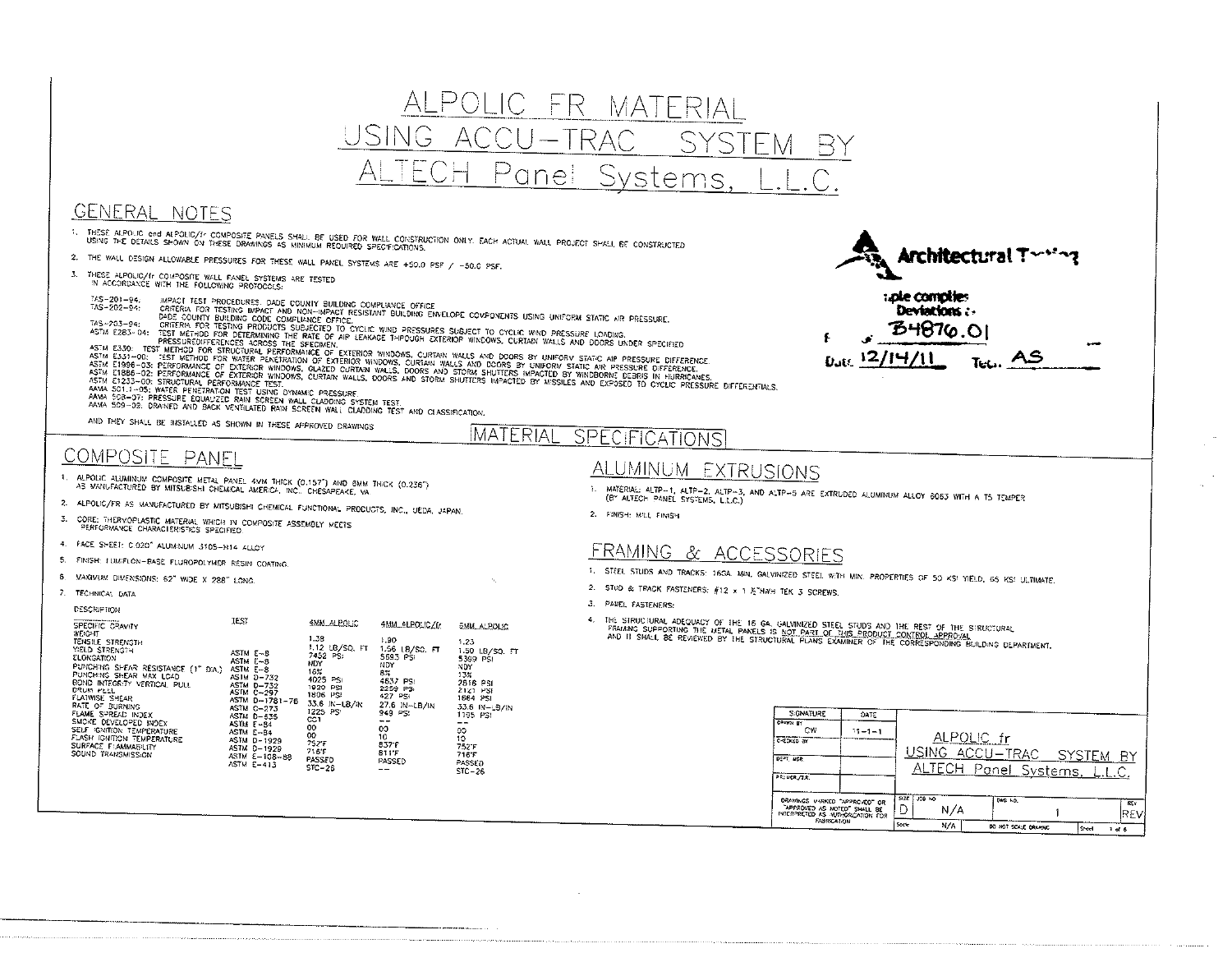

### Test sample complies with these details. Deviations are noted.

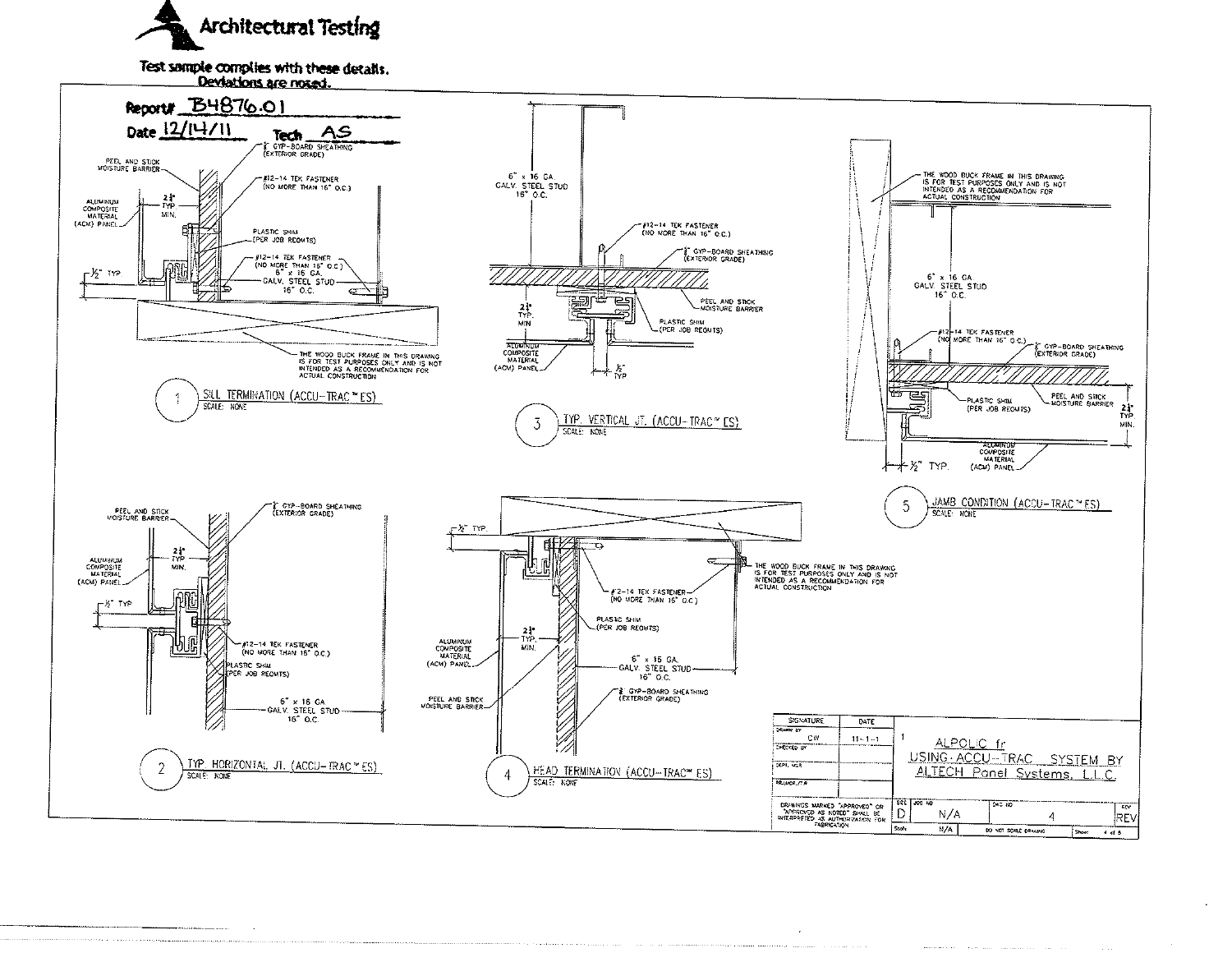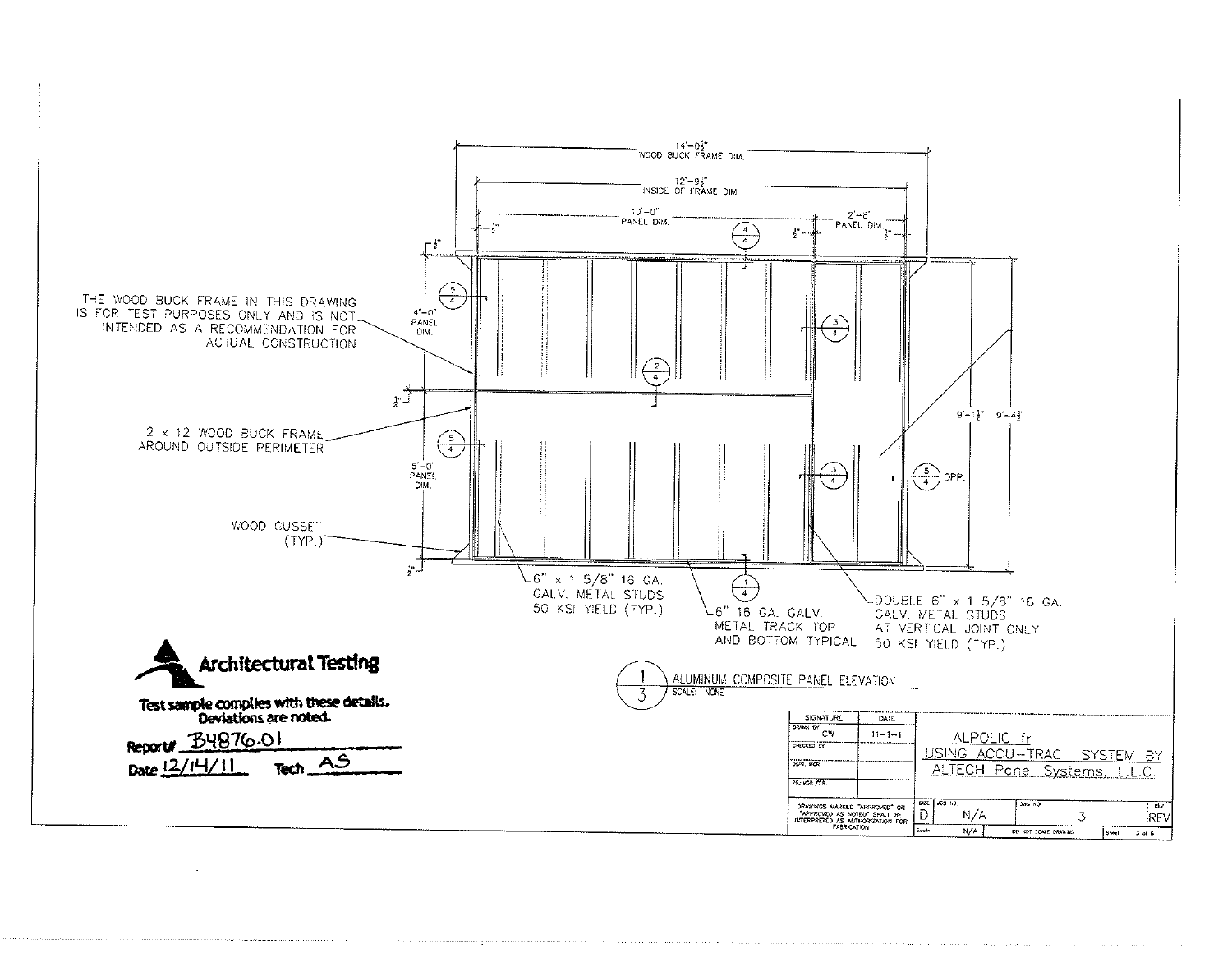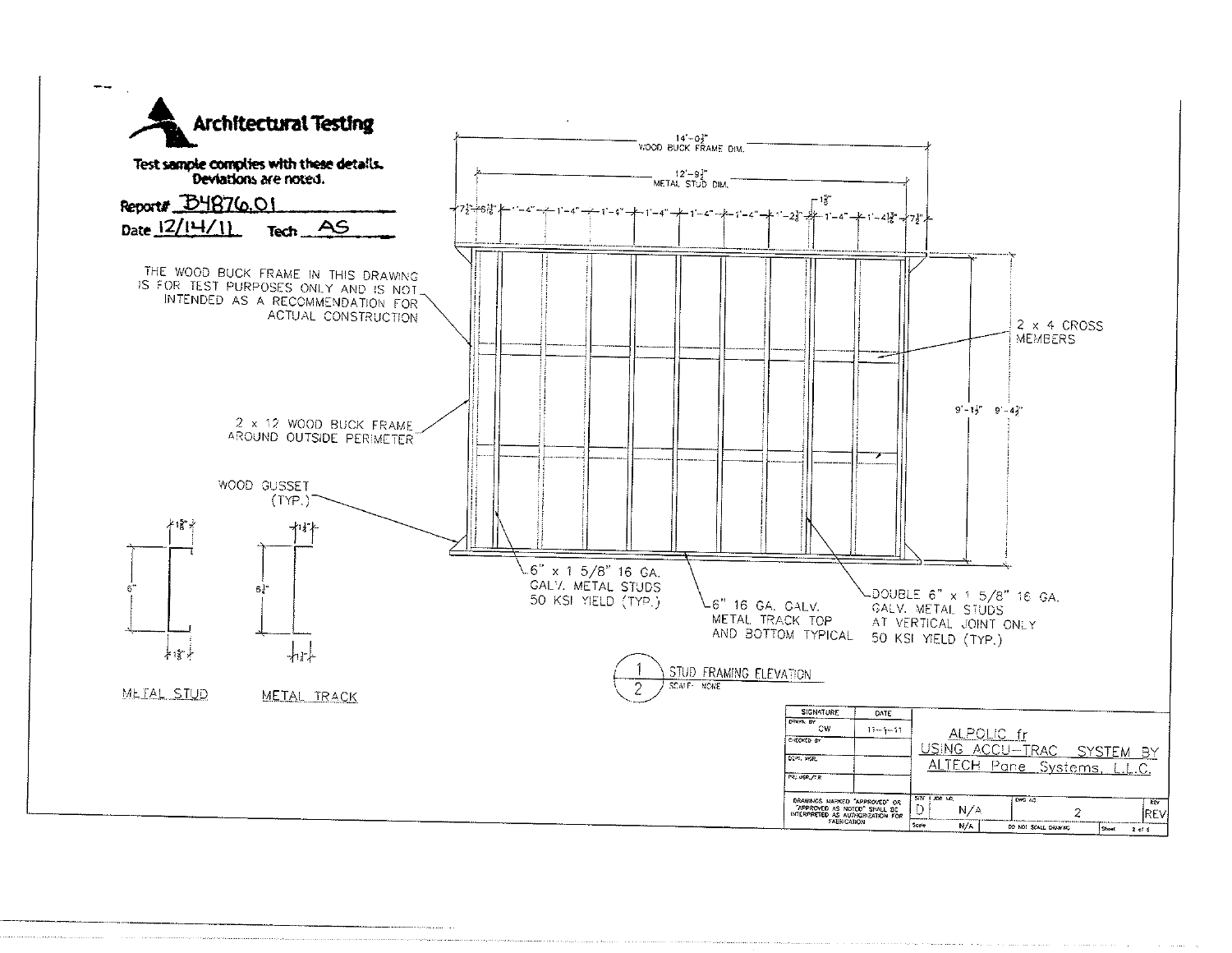